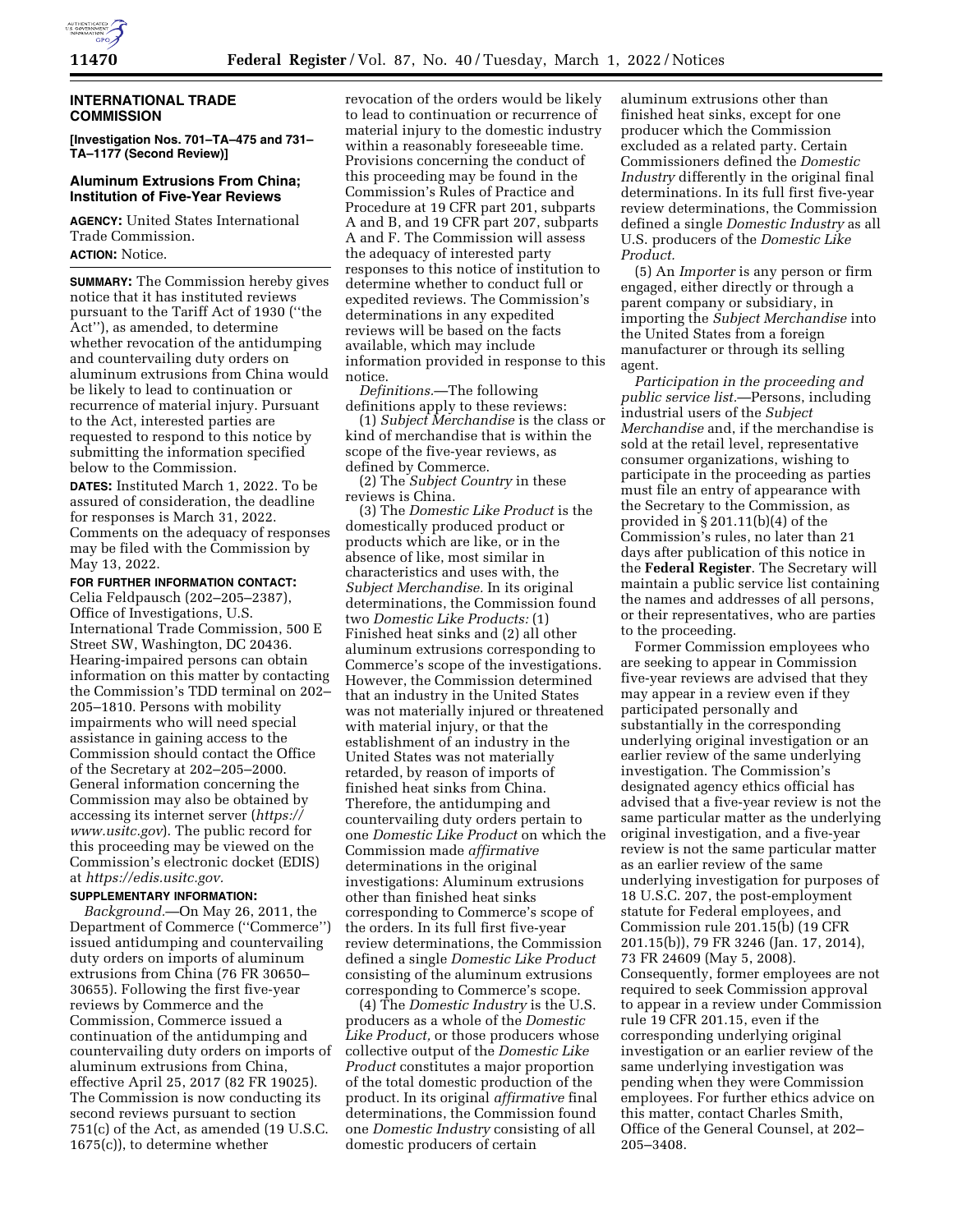*Limited disclosure of business proprietary information (BPI) under an administrative protective order (APO) and APO service list.*—Pursuant to § 207.7(a) of the Commission's rules, the Secretary will make BPI submitted in this proceeding available to authorized applicants under the APO issued in the proceeding, provided that the application is made no later than 21 days after publication of this notice in the **Federal Register**. Authorized applicants must represent interested parties, as defined in 19 U.S.C. 1677(9), who are parties to the proceeding. A separate service list will be maintained by the Secretary for those parties authorized to receive BPI under the APO.

*Certification.*—Pursuant to § 207.3 of the Commission's rules, any person submitting information to the Commission in connection with this proceeding must certify that the information is accurate and complete to the best of the submitter's knowledge. In making the certification, the submitter will acknowledge that information submitted in response to this request for information and throughout this proceeding or other proceeding may be disclosed to and used: (i) By the Commission, its employees and Offices, and contract personnel (a) for developing or maintaining the records of this or a related proceeding, or (b) in internal investigations, audits, reviews, and evaluations relating to the programs, personnel, and operations of the Commission including under 5 U.S.C. appendix 3; or (ii) by U.S. government employees and contract personnel, solely for cybersecurity purposes. All contract personnel will sign appropriate nondisclosure agreements.

*Written submissions.*—Pursuant to § 207.61 of the Commission's rules, each interested party response to this notice must provide the information specified below. The deadline for filing such responses is March 31, 2022. Pursuant to § 207.62(b) of the Commission's rules, eligible parties (as specified in Commission rule 207.62(b)(1)) may also file comments concerning the adequacy of responses to the notice of institution and whether the Commission should conduct expedited or full reviews. The deadline for filing such comments is May 13, 2022. All written submissions must conform with the provisions of § 201.8 of the Commission's rules; any submissions that contain BPI must also conform with the requirements of §§ 201.6, 207.3, and 207.7 of the Commission's rules. The Commission's *Handbook on Filing Procedures,*  available on the Commission's website

at *https://www.usitc.gov/documents/ handbook*\_*on*\_*filing*\_*procedures.pdf,*  elaborates upon the Commission's procedures with respect to filings. Also, in accordance with §§ 201.16(c) and 207.3 of the Commission's rules, each document filed by a party to the proceeding must be served on all other parties to the proceeding (as identified by either the public or APO service list as appropriate), and a certificate of service must accompany the document (if you are not a party to the proceeding you do not need to serve your response).

Please note the Secretary's Office will accept only electronic filings at this time. Filings must be made through the Commission's Electronic Document Information System (EDIS, *https:// edis.usitc.gov*). No in-person paperbased filings or paper copies of any electronic filings will be accepted until further notice.

No response to this request for information is required if a currently valid Office of Management and Budget (''OMB'') number is not displayed; the OMB number is 3117 0016/USITC No. 22–5–518, expiration date June 30, 2023. Public reporting burden for the request is estimated to average 15 hours per response. Please send comments regarding the accuracy of this burden estimate to the Office of Investigations, U.S. International Trade Commission, 500 E Street SW, Washington, DC 20436.

*Inability to provide requested information.*—Pursuant to § 207.61(c) of the Commission's rules, any interested party that cannot furnish the information requested by this notice in the requested form and manner shall notify the Commission at the earliest possible time, provide a full explanation of why it cannot provide the requested information, and indicate alternative forms in which it can provide equivalent information. If an interested party does not provide this notification (or the Commission finds the explanation provided in the notification inadequate) and fails to provide a complete response to this notice, the Commission may take an adverse inference against the party pursuant to § 776(b) of the Act (19 U.S.C. 1677e(b)) in making its determinations in the reviews.

*Information to be Provided in Response to This Notice of Institution:*  As used below, the term ''firm'' includes any related firms.

(1) The name and address of your firm or entity (including World Wide Web address) and name, telephone number, fax number, and email address of the certifying official.

(2) A statement indicating whether your firm/entity is an interested party under 19 U.S.C. 1677(9) and if so, how, including whether your firm/entity is a U.S. producer of the *Domestic Like Product,* a U.S. union or worker group, a U.S. importer of the *Subject Merchandi*se, a foreign producer or exporter of the *Subject Merchandise,* a U.S. or foreign trade or business association (a majority of whose members are interested parties under the statute), or another interested party (including an explanation). If you are a union/worker group or trade/business association, identify the firms in which your workers are employed or which are members of your association.

(3) A statement indicating whether your firm/entity is willing to participate in this proceeding by providing information requested by the Commission.

(4) A statement of the likely effects of the revocation of the antidumping and countervailing duty orders on the *Domestic Industry* in general and/or your firm/entity specifically. In your response, please discuss the various factors specified in section 752(a) of the Act (19 U.S.C. 1675a(a)) including the likely volume of subject imports, likely price effects of subject imports, and likely impact of imports of *Subject Merchandise* on the *Domestic Industry.* 

(5) A list of all known and currently operating U.S. producers of the *Domestic Like Product.* Identify any known related parties and the nature of the relationship as defined in section 771(4)(B) of the Act (19 U.S.C.  $1677(4)(B)$ ).

(6) A list of all known and currently operating U.S. importers of the *Subject Merchandise* and producers of the *Subject Merchandise* in the *Subject Country* that currently export or have exported *Subject Merchandise* to the United States or other countries after 2015.

(7) A list of 3–5 leading purchasers in the U.S. market for the *Domestic Like Product* and the *Subject Merchandise*  (including street address, World Wide Web address, and the name, telephone number, fax number, and email address of a responsible official at each firm).

(8) A list of known sources of information on national or regional prices for the *Domestic Like Product* or the *Subject Merchandise* in the U.S. or other markets.

(9) If you are a U.S. producer of the *Domestic Like Product,* provide the following information on your firm's operations on that product during calendar year 2021, except as noted (report quantity data in short tons and value data in U.S. dollars, f.o.b. plant).